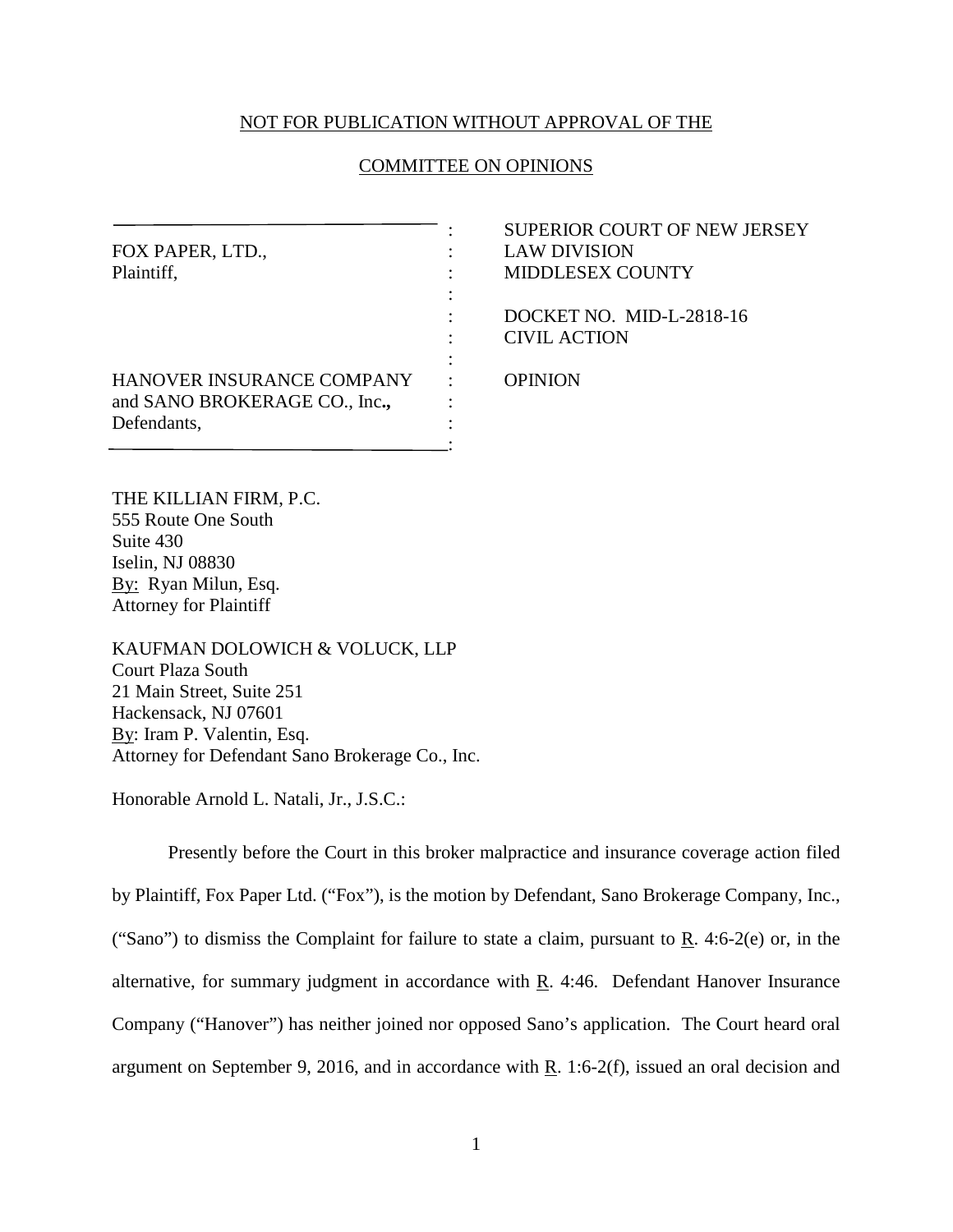accompanying Order granting in part and denying in part Sano's application.<sup>[1](#page-1-0)</sup> Specifically, the

Court held:

- a conflict exists between the substantive law of New York and New Jersey as it relates to the duty of a broker to an insured;
- New York substantive law shall apply to the broker malpractice claims asserted by Fox against Sano. Applying the choice of law principles detailed in P.V. ex rel. T.V. v. Camp Jaycee, 197 N.J. 132 (2008) and the Restatement (Second) of Conflict of Laws (1971) (hereinafter the Restatement), New York has the more significant relationship to the issues in the case as compared to New Jersey. That conclusion is supported by an appropriate analysis pursuant to section 145 as well as the principles and considerations outlined in section 6 of the Restatement;
- Sano's  $\overline{R}$ . 4:6-2(e) application is converted to a motion for summary judgment pursuant to R. 4:46 as Sano relies upon matters outside of the pleadings. Based on the genuine and material facts in the motion record, combined with the absence of necessary discovery, Sano's motion is denied without prejudice;
- Sano's claim that New Jersey is such an inconvenient forum that dismissal is warranted in favor of a New York forum is denied without prejudice; and
- the discovery track assignment shall be changed to Track 607, professional negligence because (1) the allegations in the Complaint clearly address professional negligence issues of an insurance broker and (2) both Sano and Fox consent to the re-designation and Hanover has filed no opposition on the issue.

# Factual and Procedural Background

Fox is a New York corporation that distributes party and catering products and has a current principal place of business in Edison, New Jersey. On the date of the loss that is the basis for Fox's claims in this case, Fox maintained offices and a warehouse in Brooklyn, New York. Sano is a New York insurance broker, is incorporated in the State of New York and has a principal place of business in Garden City, New York. Hanover is a New Hampshire corporation with its principal

<span id="page-1-0"></span> $\frac{1}{1}$  $^{1}$ As the Court advised the parties at oral argument, this Opinion is provided as further support for the Court's September 9, 2016 Order and oral decision.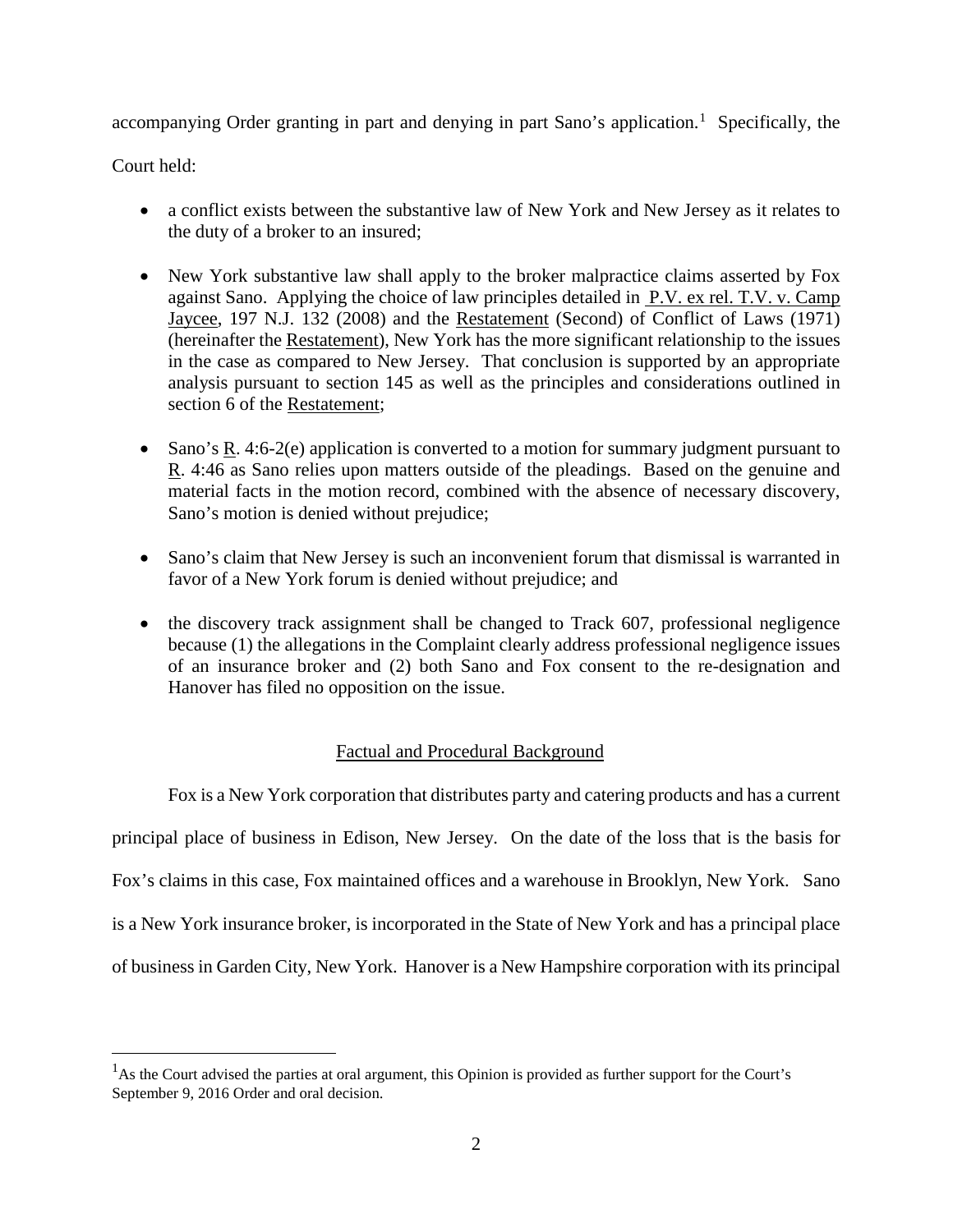place of business in Massachusetts. Hanover sells insurance products throughout the United States and has gained substantial premiums in the states of New York and New Jersey. Hanover delivered the insurance policy at issue, and to which the broker malpractice claims emanate, to Fox's then offices in Brooklyn, New York.

According to Fox, Sano acted as its broker in procuring insurance coverage from Hanover for certain personal and real property located in Brooklyn, New York related to Fox's business operations. On October 29, 2012, while the Hanover coverage was in effect, Hurricane Sandy hit the New York City metropolitan area. Fox alleges that due to Hurricane Sandy's high gusts of wind, its Brooklyn, New York warehouse was severely damaged by rain and other elements entering its insured premises. Approximately one week later, on November 7, 2012, Fox sustained additional damage, and it contends covered losses, when a Nor'easter storm struck the New York City area. In total, Fox alleges to have incurred \$1,567,044.00 in related property damage to its warehouse and insured property.

#### The Contentions of the Parties

In its Complaint, Fox alleges that Sano failed to recommend or advise Fox to obtain flood insurance for its New York operations prior to Hurricane Sandy. In this regard, Plaintiff alleges that Sano had a professional duty to provide advice and recommendations for appropriate and necessary insurance coverage. Plaintiff also claims Sano breached these professional responsibilities when it failed to provide Fox with accurate information pertaining to the availability of flood insurance.

As noted, in lieu of an answer, Sano moved to dismiss Fox's Complaint. In its application, Sano maintains that a New Jersey Court applying its choice of law rules is required under the applicable significant relationship test to apply New York substantive law to the broker

3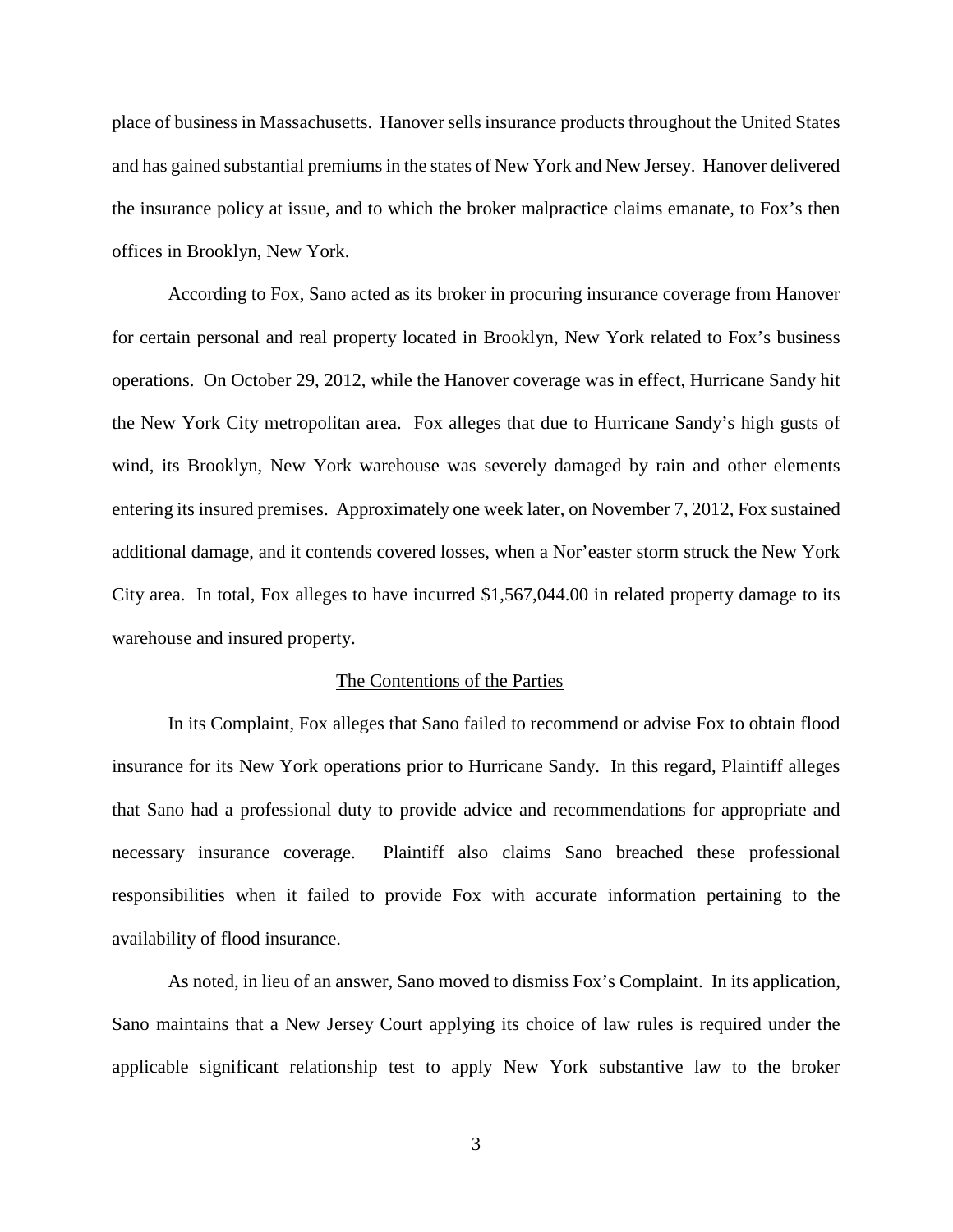malpractice and related claims against Sano in this case. Further, Sano maintains that an actual conflict exists between the laws of New York and New Jersey as they relate to the duty owed by a broker to an insured. Once New York law is applied, Sano contends that the Complaint fails to state a cognizable claim for relief. Alternatively, Sano urges the Court to dismiss the Complaint pursuant to the doctrine of forum non conveniens and also seeks a track re-designation from complex commercial to professional negligence.

Fox opposes the motions on three primary grounds. First, it contends that there is no practical difference or conflict between the laws of New York and New Jersey as they relate to a broker's duty to an insured and therefore no choice of law determination is required. Second, it argues that the allegations in Fox's Complaint, in which it avers that Sano failed to advise it of all necessary coverages including contents-based flood insurance, are sufficient to deny the instant application even if New York law applies, particularly at this early stage of the litigation. Finally, Fox opposes Sano's alternative request for a forum non conveniens dismissal because of the deference afforded to a resident plaintiff's choice of forum, the lack of an appropriate discovery record, its significant ties to New Jersey, the parties, witnesses and evidence.

# Conclusions of Law

#### A. R. 4:6-2 and R. 4:46

In considering a motion to dismiss pursuant to  $\underline{R}$ . 4:6-2(e), a court must search "the complaint in depth and with liberality to ascertain whether the fundament of a cause of action may be gleaned even from an obscure statement of claim, opportunity being given to amend if necessary." Printing Mart-Morristown v. Sharp Electronics Corp., 116 N.J. 739, 746 (1989). Every "reasonable inference of fact" must be accorded to the plaintiff. Id. (citations omitted). At such a preliminary stage of the litigation, "the Court is not concerned with the ability of plaintiffs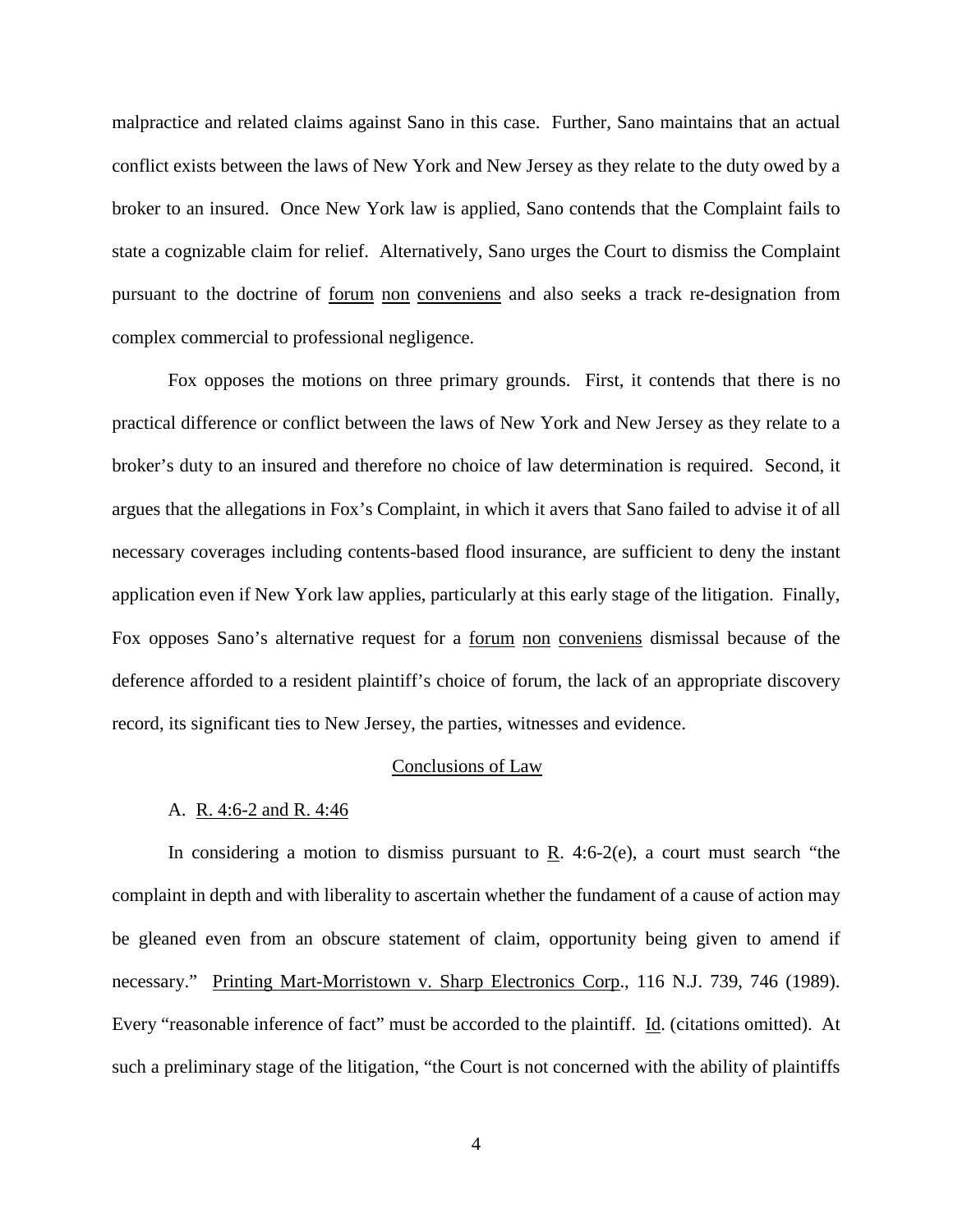to prove the allegation contained in the complaint."  $\underline{Id}$ . (citations omitted). A motion to dismiss for failure to state a claim will be granted only if even a generous reading of the allegation does not reveal a legal basis for recovery. Camden County Energy Recovery Assoc. v. NJDEP, 320 N.J. Super. 59, 65 (App. Div. 1999), aff'd, 170 N.J. 246 (2001). As a result, a movant faces a difficult task to meet its burden of persuasion prescribed by R. 4:6-2(e). Printing Mart-Morristown, supra, 116 N.J. at 746. Finally, in the rare circumstances that the court grants such a motion, it is typically dismissed without prejudice. Id. at 772.

When a R. 4:6-2(e) motion relies upon matters outside the pleading, the motion shall be treated as one for summary judgment. R. 4:6-2. Under such circumstances, the matter will be disposed of in accordance with R. 4:46, giving parties a "reasonable opportunity to present all material pertinent to such a motion." Id. Here, the Court concludes that Sano's motion should be treated as a motion for summary judgment, pursuant R. 4:46, as it relies on materials outside of the pleadings. Indeed, both Fox and Sano rely upon certifications and attached exhibits neither referenced in the Complaint nor judicially noticeable.

Summary judgment should be denied where "the competent evidential materials presented, when viewed in a light most favorable to the non-moving party, are sufficient to permit a rational factfinder to resolve the alleged disputed issue in favor of the nonmoving party." Brill v. Guardian Life Ins. Co. of Amer., 142 N.J. 520, 540 (1995). Further, as Brill instructs, pursuant to R. 4:46- 2, "a court should deny a summary judgment motion only where the party opposing the motion has come forward with evidence that creates a 'genuine issue as to any material fact challenged.'" Id. at 529. Prior to granting a summary judgment, a trial court should also make the determination of whether the matter is ripe for consideration. Salomon v. Eli Lilly & Co., 98 N.J. 58, 61 (1984). The court should be sure to "afford every litigant who has a bona fide cause of action or defense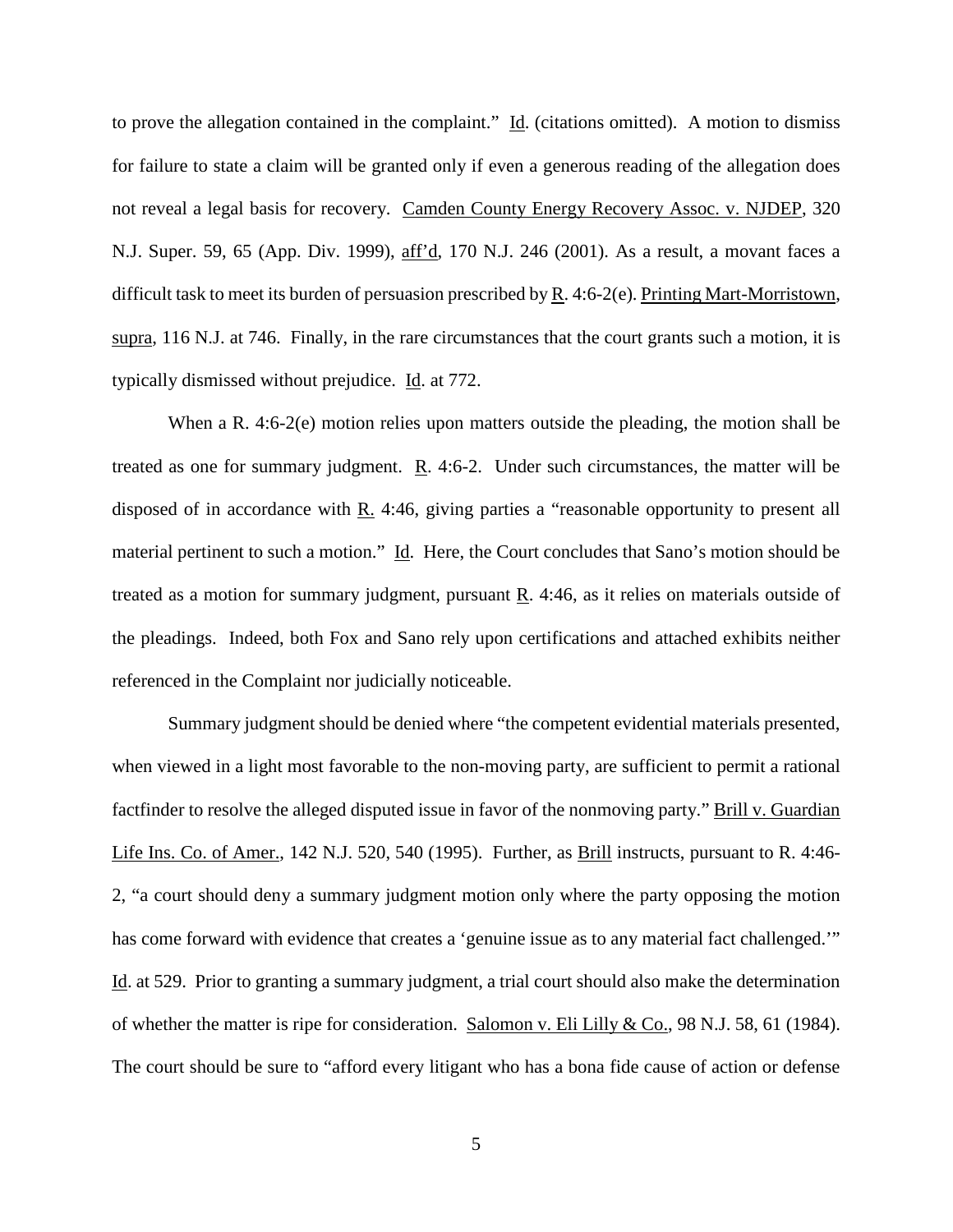the opportunity for full exposure of his case." Osalacky v. Borough of River Edge, 319 N.J. Super. 79, 87 (App. Div. 1999) (quoting Velantzas v. Colgate-Palmolive Co. Inc., 109 N.J. 189, 193 (1988)).

### B. Choice of Law

As the forum state, New Jersey applies its choice of law rules. See Rowe v. Hoffman-LaRoche, Inc. 189 N.J. 615, 621 (2007). New Jersey's choice of law principles were addressed by the New Jersey Supreme Court in P.V. ex rel. T.V. v. Camp Jaycee, 197 N.J. 132, 135-36 (2008). In Camp Jaycee, the Court applied the "most significant relationship test" detailed in the Restatement to resolve choice of law disputes in tort actions. As detailed by our Supreme Court, courts are directed to determine first whether a conflict exits between the substantive laws of the two respective states. Id. at 143. If a conflict exists, the court's analysis proceeds– as it relates to personal injury actions – by applying the presumption that the parties' rights and liabilities will be governed by the location of where the injury occurred. See section 146 of the Restatement (Second) of Conflict of Laws (1971). Id. at 144.

Next, "[o]nce the presumptively applicable law is identified, that choice is tested against the contacts detailed in section 145 and the general principles outlined in section 6 of the Second Restatement." Id. at 136. Unless overcome by another state having a more significant relationship to the parties, the section 146 presumption shall apply (again in the context of a dispute involving personal injuries). Id. As explained in greater detail, infra, applying the facts of this matter to the choice-of-law analysis detailed in Camp Jaycee and the Restatement, New York, has the most significant relationship to the claims Fox has asserted against Sano. Further, the Court concludes that the application of New York law is further supported by the factors and considerations detailed in sections 145 and 6 of the Restatement.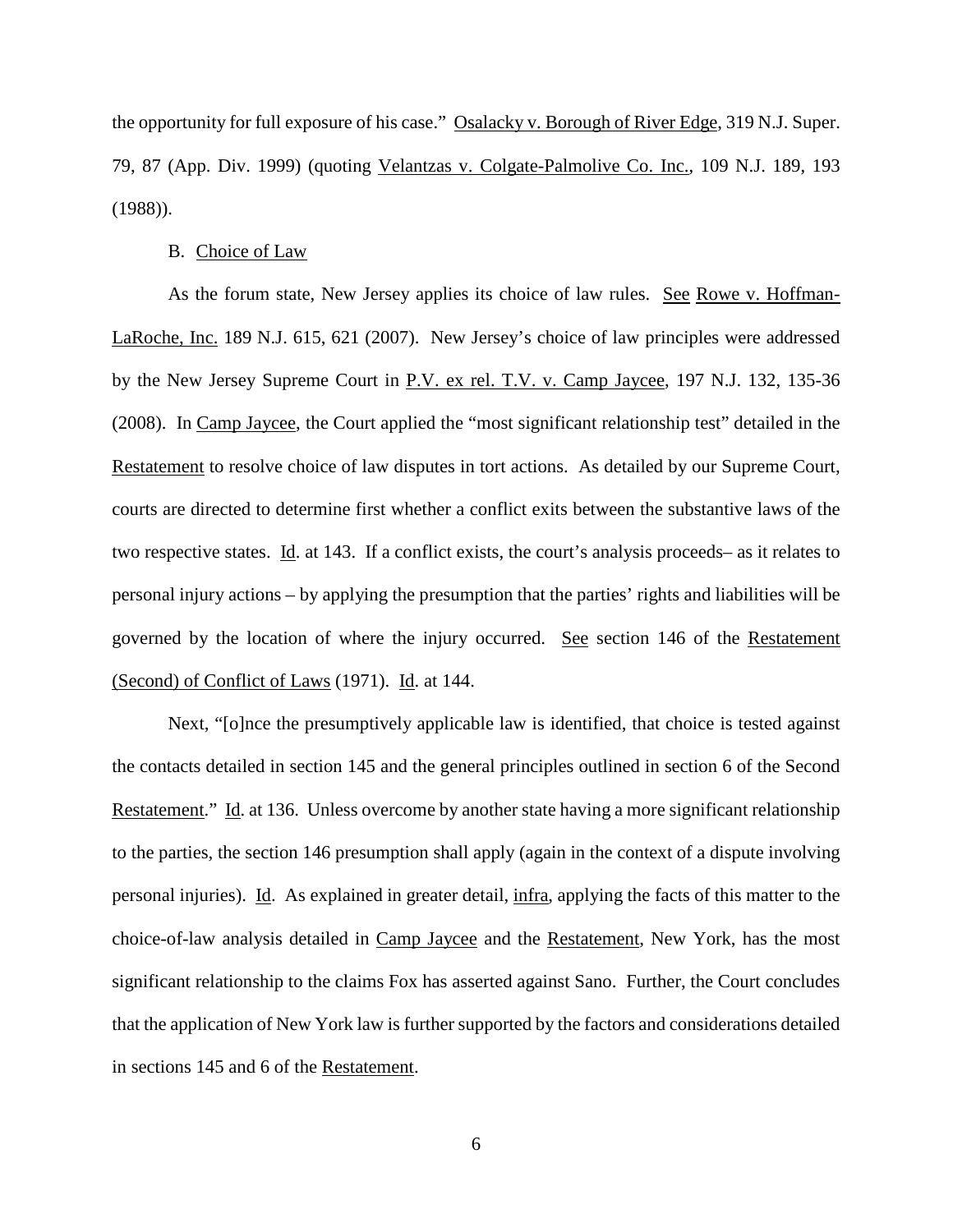As noted, when determining whether a conflict exists between the laws of two states, the court shall examine "the substance of the potentially applicable laws to determine whether 'there is a distinction' between them." Camp Jaycee, supra, 197 N.J. at 143 (quoting Lebegern v. Forman, 471 F.3d 424, 430 (3d Cir. 2006)). If no conflict exists, "there is no choice-of-law issue to be resolved." Id. (citing Rowe v. Hoffman-La Roche, Inc., 189 N.J. 615, 621 (2007)).

Comparing the laws of New York to those of New Jersey with respect to an insurance broker's duties to an insured, it is clear that a conflict of law exists between the states. By way of example only, under New Jersey law, "an insurance broker owes a duty to the insured to act with reasonable skill and diligence in performing the services of a broker." Carter Lincoln-Mercury, Inc., Leasing Div. v. EMAR Group, Inc., 135 N.J. 182, 188-89 (1994). Further, due to the increasingly complex nature of the insurance industry, New Jersey courts have held that a broker must have "the specialized knowledge required to understand all of its intricacies." Aden v. Fortsh, 169 N.J. 64, 78 (2001) (citations omitted). New Jersey courts have further characterized brokers as a fiduciary and in that capacity, require insurance brokers to execute their business activities in conformity with its duty of good faith and reasonable skill. Id. at 78-79 (stating an insurance broker must "possess reasonable knowledge of the types of policies, their different terms, and the coverage available in the area in which his principal seeks to be protected").

The New Jersey Supreme court in President v. Jenkins stated that a broker is responsible "(1) to procure the insurance; (2) to secure a policy that is neither void nor materially deficient; and (3) to provide the coverage he or she undertook to supply." President v. Jenkins, 180 N.J. 550, 569 (2004) (citing Rider v. Lynch, 42 N.J. 465, 476 (N.J. 1964). Once a broker agrees to procure a specific insurance policy for a client, the broker may be liable for damages if the broker is negligent and fails to adhere to such standards. Aden, supra, 169 N.J. at 79; See also Carter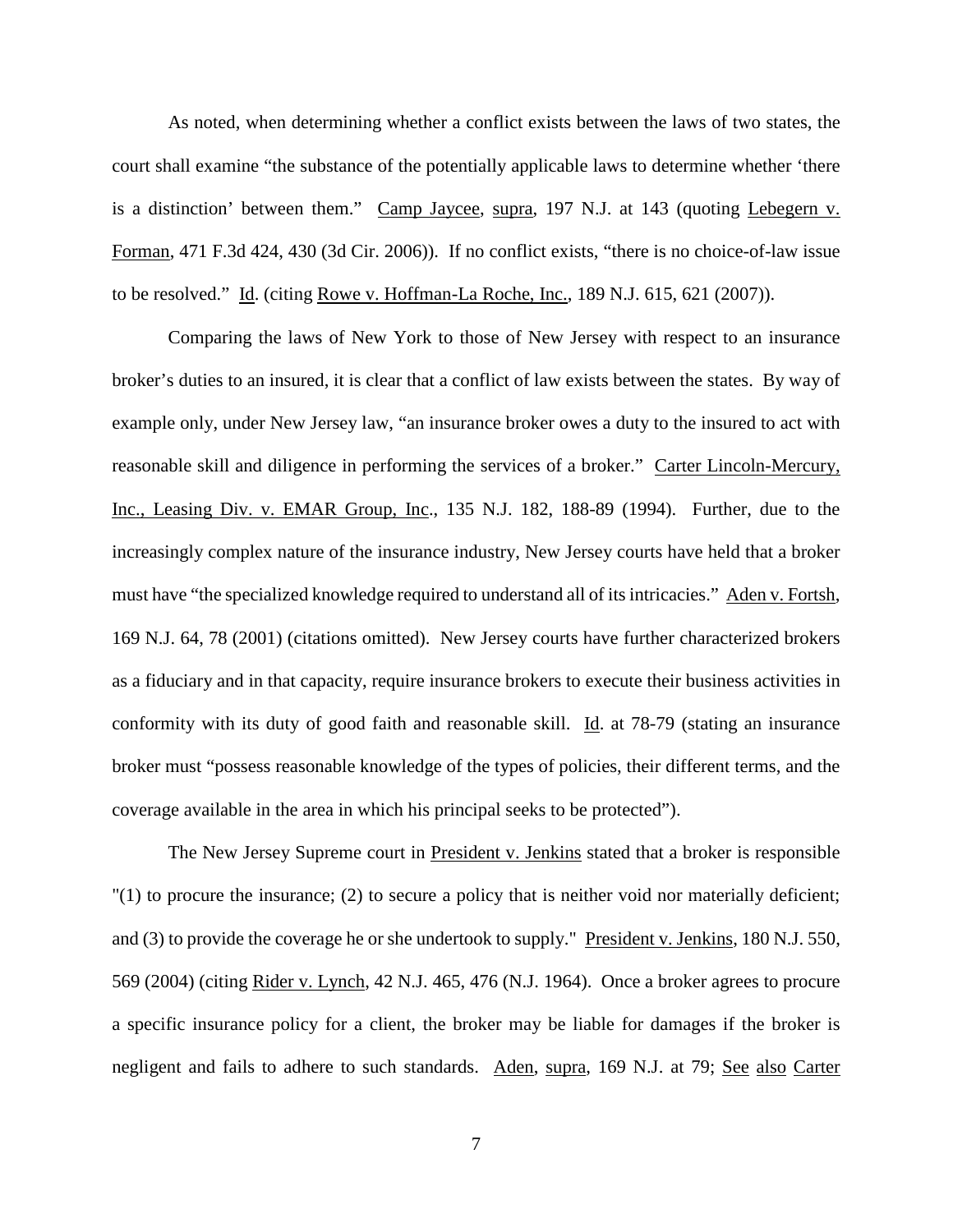Lincoln-Mercury, Inc., 135 N.J. at 189 (specifying that the duty an insurance broker owes to the client encompasses the obligation to advise a client of the available insurance options) (citations omitted).

Further, in certain instances, under New Jersey law an insurance broker may assume duties in addition to, and beyond those set forth by the court in Rider, supra 42 N.J. at 476; Sobotor v. Prudential Property & Casualty Ins. Co., 200 N.J. Super. 333 (App. Div. 1984); Glezerman v. Columbian Mut. Life Ins. Co., 944 F.2d 146, 150-51 (3d Cir. 1991). For example, when an insurance broker and an insured have formed a "special relationship," the insurance broker can impliedly "'assume duties in addition to those normally associated with the agent-insured relationship' by conduct that invited plaintiff's detrimental reliance." Triarsi v. BSC Group Services, 422 N.J. Super. 104, 117 (App. Div. 2011) (quoting Glezerman, 944 F.2d. at 150 (3d Cir. 1991)).

In contrast, New York law does not impose the same professional duties upon an insurance broker as does New Jersey. Under New York law, insurance brokers have a "duty to obtain requested coverage for their clients within a reasonable time or inform the client of the inability to do so; however, they have no continuing duty to advise, guide or direct a client to obtain additional coverage." Murphy v. Kuhn, 90 N.Y.2d 266, 270 (App. Div. 1997). Generally, New York courts elect to impose liability for negligent misrepresentation "only on those persons who possess unique or specialized expertise, or who are in a special position of confidence and trust with the injured party such that reliance on the negligent misrepresentation is justified." Id. (citations omitted). Positions requiring specialized expertise are typically limited to lawyers, engineers, or other professionals who, "by virtue of their training and expertise, may have special relationships of confidence and trust with their clients." Id. (citations omitted).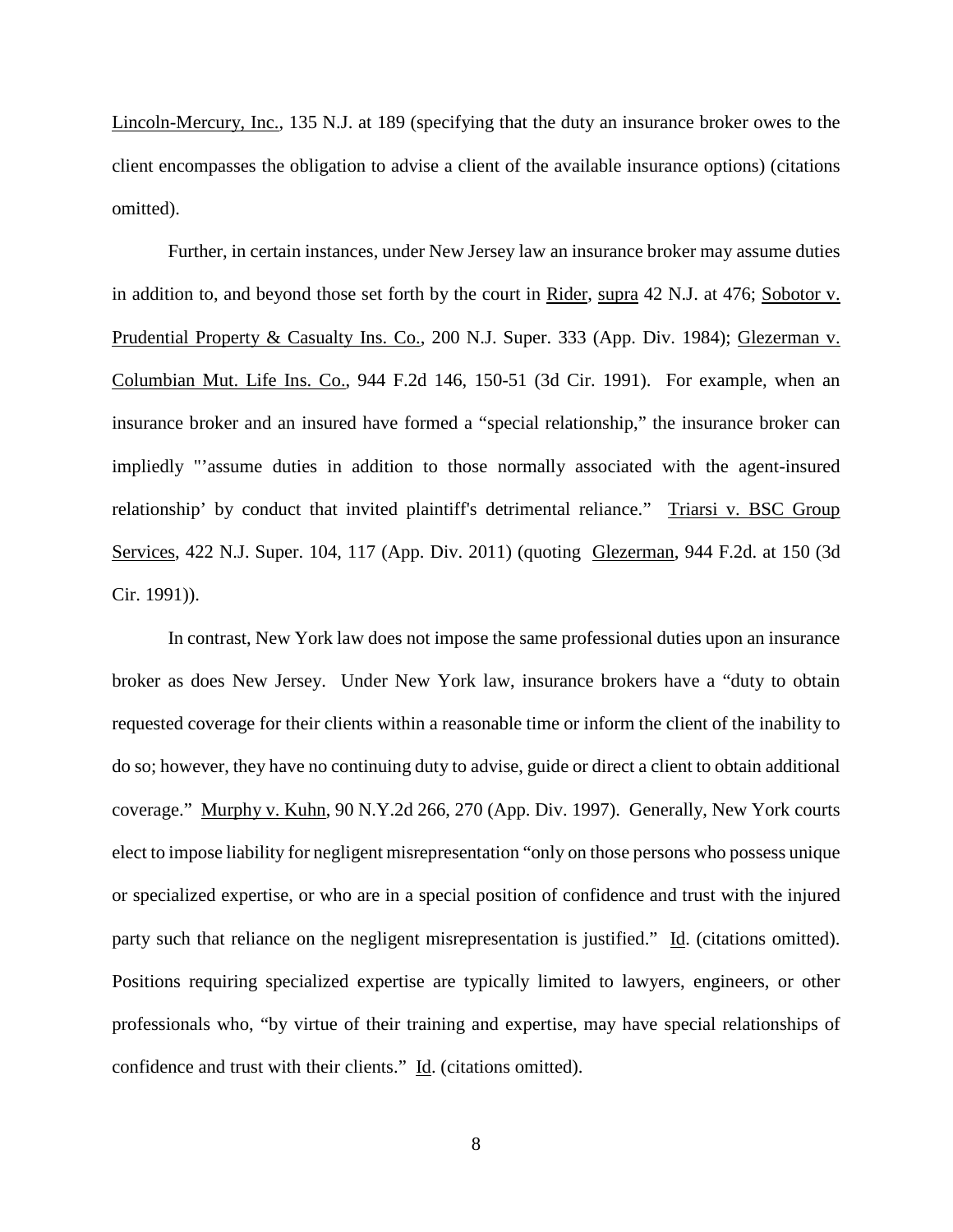As further explained in Murphy v. Kuhn, supra, because of "the uniqueness of customary and ordinary insurance relationships and transactions," New York law has reserved application of such additional duties, as they arise out of a "special relationship" between an insurance broker and the insured, only in "exceptional situations."  $\underline{Id}$ . at 273. New York courts have identified three "exceptional situations" that may give rise to a "special relationship." Id. at 272. In particular, such "exceptional situations" may arise when

> (1) the agent receives compensation for consultation apart from payment of the premiums; (2) there was some interaction regarding a question of coverage, with the insured relying on the expertise of the agent; or (3) there is a course of dealing over an extended period of time which would have put objectively reasonable insurance agents on notice that their advice was being sought and specially relied on.

#### Id. (citations omitted).

As noted, upon review of the relevant New Jersey and New York authority regarding an insurance broker's duty of care to its insured, it is clear that a conflict of law exists between the states. Pursuant to New Jersey law, insurance brokers are generally "expected to possess reasonable knowledge of the types of policies, their different terms, and the coverage available in the area in which his principal seeks to be protected." Rider, 42 N.J. at 476. In contrast, New York courts have expressly declined to view insurance brokers as fiduciaries owing a higher, professional standard of care to the insured. Murphy, supra, 90 N.Y.2d. at 273 (reasoning that "[i]nsureds are in a better position to know their personal assets and abilities to protect themselves more so than general insurance agents or brokers, unless the latter are informed and asked to advise and act"). Rather, New York has determined that the continuing duty to advise an insured to obtain additional coverage is a supplement to the broker's professional duties, but only when a special relationship is present. Id. In other words, unless a special relationship is established between the parties, New York does not impose the fiduciary-like obligations on insurance brokers.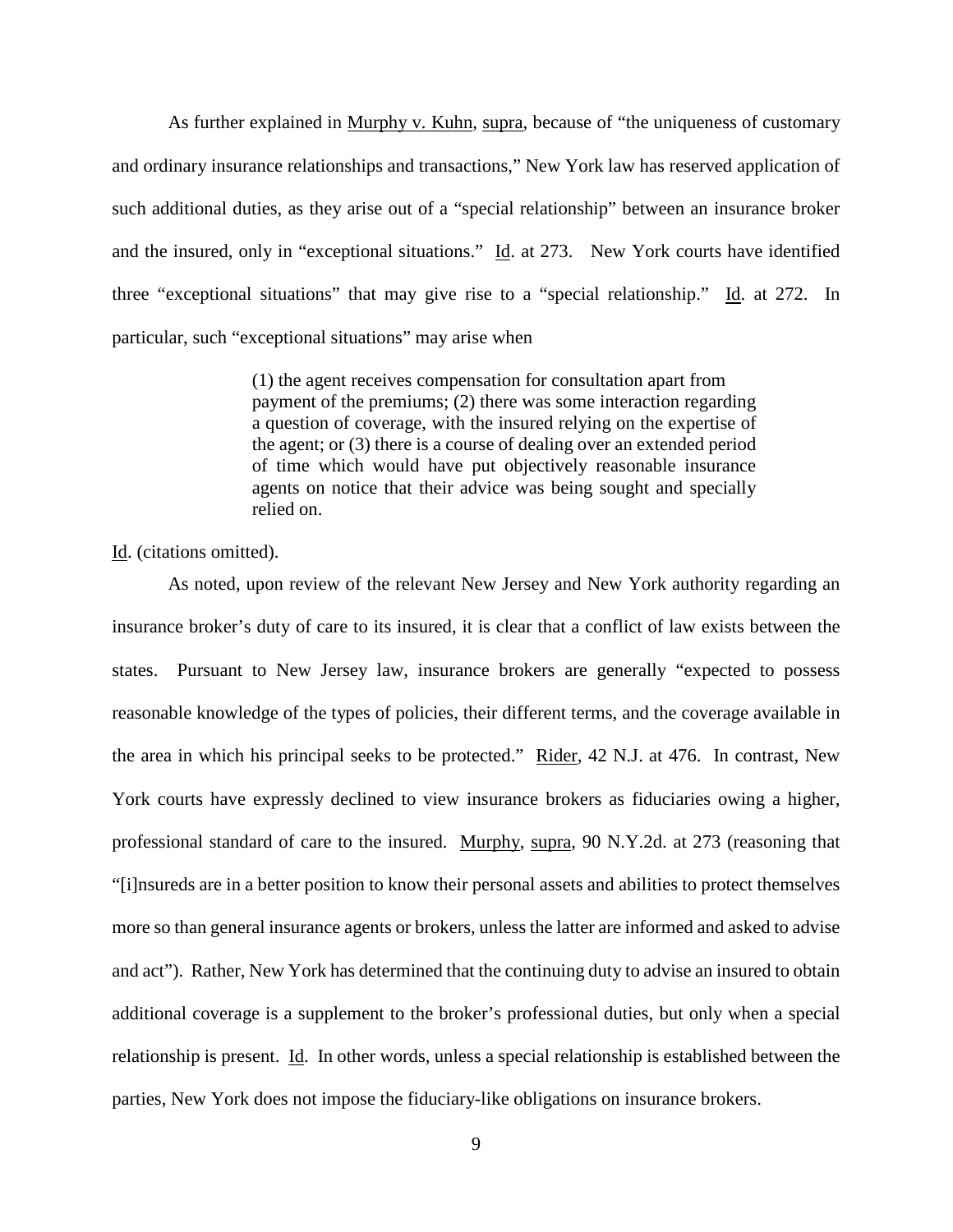Camp Jaycee and the Restatement instruct that once a conflict in the substantive law of two or more states has been established, additional analysis is required to determine which state's law will be applied to a particular issue or claim. Camp Jaycee, supra, 197 N.J. at 144. In tort actions not involving personal injury, Camp Jaycee and the Restatement direct courts to consider sections 145 and section 6 to resolve the dispute.  $\underline{Id}^2$  $\underline{Id}^2$ .

The first section 145 contact to be considered is the situs where the injury occurred. Restatement (Second) of Conflict of Laws (1971) § 145(2)(a). Here, the property damage occurred in New York. Second, the court must determine where the conduct that caused the injury occurred, which is also New York. Id. at  $\S 145(2)(b)$ . There is no dispute that both Plaintiff and Sano were New York corporations with principal places of business or significant operations in New York at the time the relationship between the two parties was formed. In fact, the Hanover policy at issue underlying the claim was sent to Fox's Brooklyn, New York offices and covered property located in New York. Similar to the circumstances involved in the instant matter,

> [w]hen both conduct and injury occur in a single jurisdiction, with only "rare exceptions, the local law of the state where conduct and injury occurred will be applied" to determine an actor's liability. That is so because "a state has an obvious interest in regulating the conduct of persons within its territory and in providing redress for injuries that occurred there." The place of injury becomes less important when it is simply fortuitous.

Fu v. Fu, 160 N.J. 108, 125-26 (1999) (quoting Restatement*,* supra, § 145 comment d) (internal citations omitted). Based on the motion record, the Court understands that the statements allegedly made by Sano to Fox regarding the scope of the insurance coverage occurred in New York. Again,

<span id="page-9-0"></span> $\frac{1}{2}$ <sup>2</sup>In its moving papers, Sano relied on Section 146 of the Restatement in support of its request that the Court apply New York law. See Sano's Moving Brief at p. 11. However, Section 146, and the presumption that the law of the place of the injury should typically apply, relates to personal injury actions. After oral argument, the Court reviewed again the Complaint, the parties' submissions and all related pleadings and confirmed there is no allegation in the Complaint that asserts claims of personal injury. Accordingly, Section 146 is not applicable. Rather, the Court's analysis, consistent with the Restatement and Camp Jaycee proceeds pursuant to Section 145 and Section 6. See discussion at pp. 10-16, infra.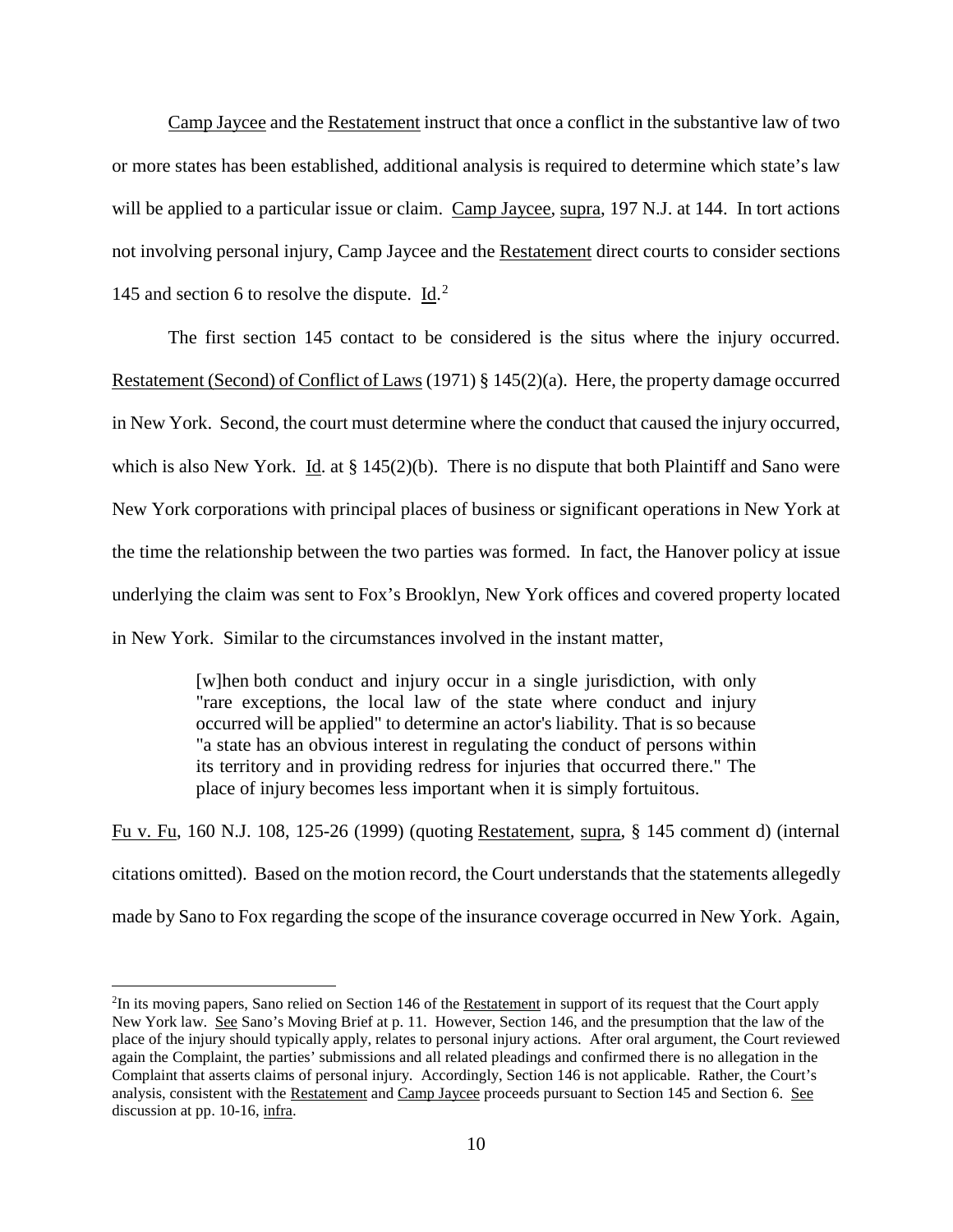the insurance policy at issue was sent to Fox's New York facility and there is no indication that the relevant and contemporaneous discussions at the core of the allegations in Fox's Complaint against Sano took place in a state other than New York.

As the Restatement instructs, the place of injury will not play a significant role in the selection of applicable law when the place of injury can be said to be by happenstance or is fortuitous or if bears little causal relationship to the occurrence:

This will be so when, such as in the case of fraud and misrepresentation… there may be little reason in logic or persuasiveness to say that one state rather than another is the place of injury, or when, such as in the case of multistate defamation… injury has occurred in two or more states.

See e.g., Camp Jaycee, supra, 197 N.J. at 146 (quoting Restatement, *supra*, § 145 comment e). Here, the place of the injury was not incidental or fortuitous. New York was the location where the parties (Fox and Sano) transacted business, where they were incorporated, where the insurance policy was delivered and where the relevant communications at issue occurred. Further, the insured property at issue is a warehouse located in Brooklyn, New York. Pursuant to section 145, the third factor that should be considered is "the domicile, residence, nationality, place of incorporation and place of business of the parties." Restatement, supra, § 145(2)(c). It is important that when analyzing this contact, that a court focus not only the state of incorporation, but also the corporation's principal place of business, as "the principal place of business is a more important contact that the place of incorporation…" Camp Jaycee, supra, 197 N.J. at 146 (quoting Restatement*,* supra, § 145 comment e). Here, Plaintiff asserts that its principal place of business in New Jersey. On this issue the Court also considered that at the time the relevant events occurred, the factual underpinning of the Complaint relate to Plaintiff's then New York operations and property. While Plaintiff notes that Sano is licensed in New Jersey as an insurance broker, Plaintiff does not dispute that Sano's principal place of business also is New York.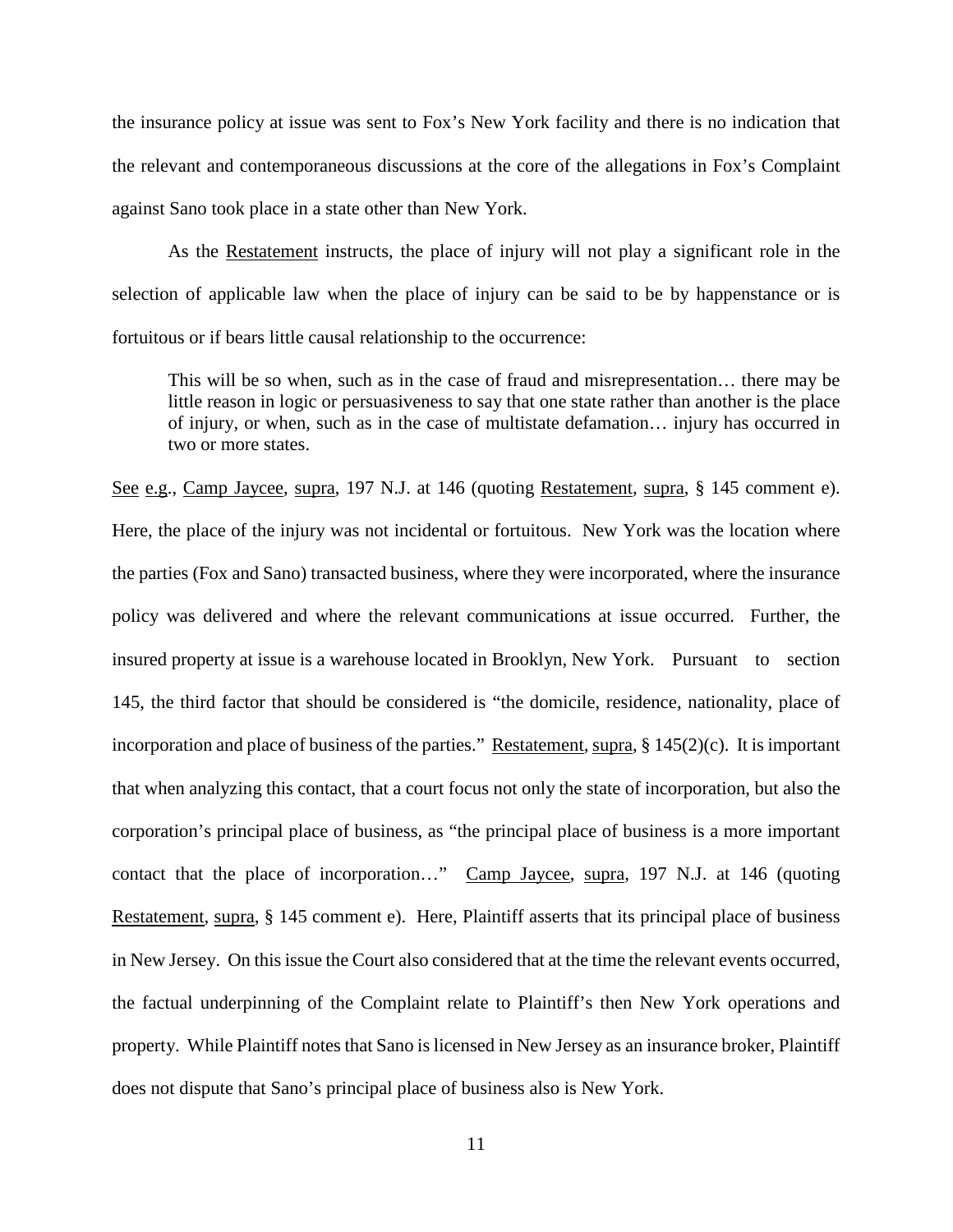The final "section 145 [factor to be considered] is the place where the relationship between the parties is centered." Id. at 147. As relevant broker communications occurred in New York and the resulting insurance policy that covered Fox's Brooklyn, New York offices and warehouse were in New York, application of the legal authority of New York is appropriate in this action. While the motion record does refer to certain New Jersey contacts, they occurred after the policy was issued and the misrepresentations at the core of Fox's Complaint were made. In sum, it does not appear disputed that while some conduct involving the parties' relationship occurred in New Jersey, critical, contemporaneous and relevant discussions, communications and decisions regarding potential and actual insurance coverage for a New York warehouse involving two New York companies took place in New York. Thus, the strength of New Jersey's contacts, as they relate to the dispute between Sano and Fox, pale in comparison to New York's contacts.

After completing a Section 145 analysis, a court must assess the principles of section 6 and measure the significance of those contacts to determine whether such considerations increase or "diminish the values to be ascribed to the contacts relevant to the issue presented." Camp Jaycee, supra, 197 N.J. at 147. Section 6 of the Restatement provides:

- (1) A court, subject to constitutional restrictions, will follow a statutory directive of its own state on choice of law.
- (2) When there is no such directive, the factors relevant to the choice of the applicable rule of law include
	- (a) the needs of the interstate and international systems,
	- (b) the relevant policies of the forum,
	- (c) the relevant policies of other interested states and the relative interests of those states in the determination of the particular issue, (d) the protection of justified expectations, (e) the basic policies underlying the particular field of law,
	- (f) certainty, predictability, and uniformity of result, and
	- (g) ease in determination and application of the law to be applied.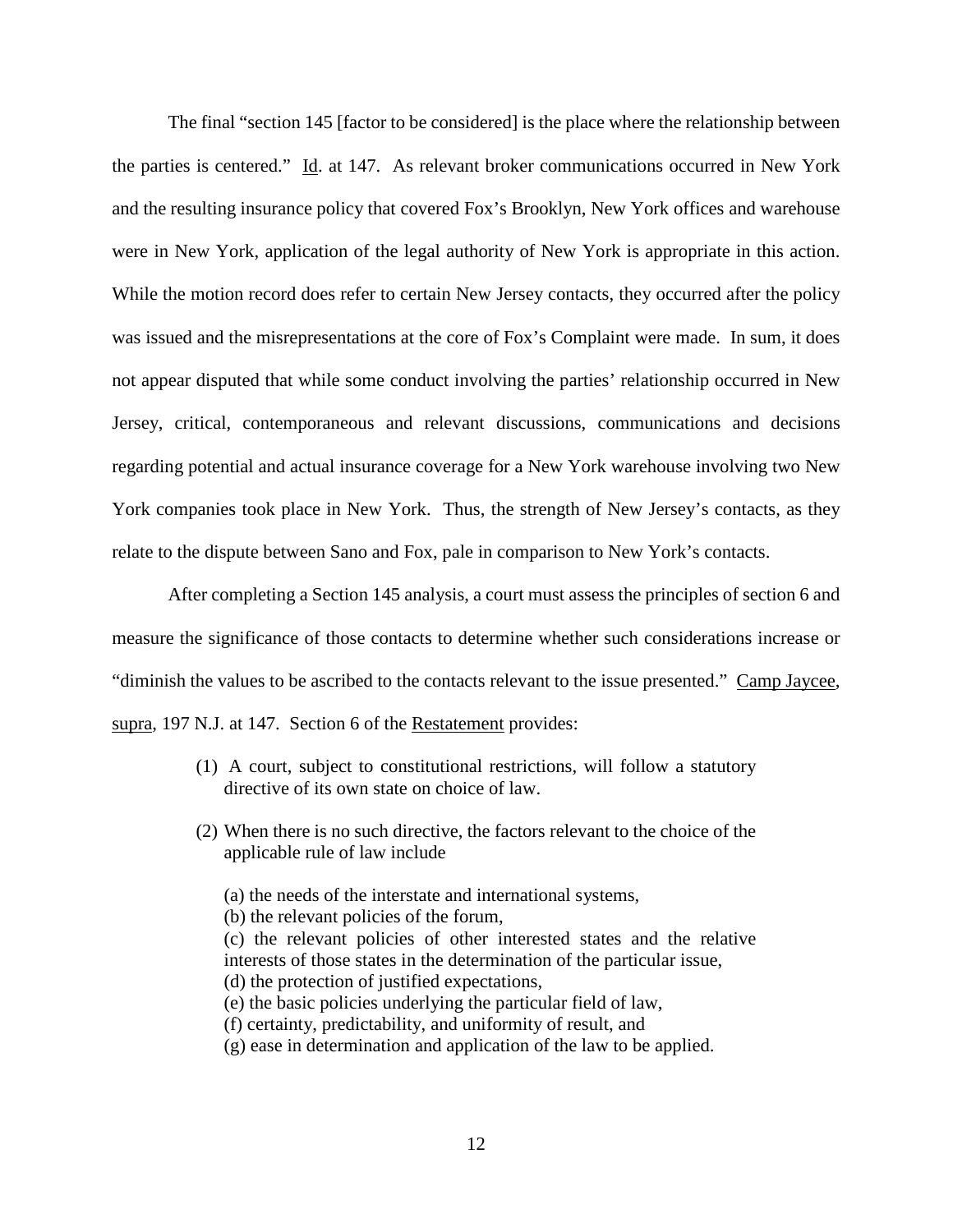"Reduced to their essence, the section 6 principles are: (1) the interests of interstate comity; (2) the interests of the parties; (3) the interests underlying the field of tort law; (4) the interests of judicial administration; and (5) the competing interests of the states." Camp Jaycee, supra, 197 N.J. at 147 (quoting Erny v. Estate of Merola, 171 N.J. 86, 101-02 (2002) (quoting Fu*,* supra, 160 N.J. at 122)).

With respect to the competing state interests, the "focus is not on the importance of the policy to the state but on the relationship between the policy and the contacts." Id. at 148. Here, we are faced with two conflicting policies. The policy behind the duty imposed upon insurance brokers under New Jersey law is rooted in "the increasing complexity of the insurance industry." Aden, supra, 169 N.J. at 78 (quoting Walker v. Atl. Chrysler Plymouth, Inc., 216 N.J. Super. 255, 260 (App. Div.1987) (quotations omitted)). To ensure that New Jersey brokers are keeping up with the specialized complexities of the insurance industry, New Jersey requires its licensed insurance brokers to possess "the specialized knowledge required to understand all of its intricacies." Id.

New York courts have expressly rejected the policy adopted by New Jersey, taking the position that the relationship between an insurance broker and the client is generally not recognized as a professional relationship. Murphy, supra, 90 N.Y.2d. at 270-71. Thus, such an ordinary commercial relationship does not usually lead to requiring the broker to give ongoing guidance and advice. Id. at 273. Unless the insured asks for the insurance brokers to advise and act, New York believes that the insured is in the best position to protect itself and its property, having knowledge of the assets it has acquired. Id. Additionally, New York courts have reasoned that to hold insurance brokers to a higher degree of standard of care would "open flood gates to even more complicated and undesirable litigations." Id.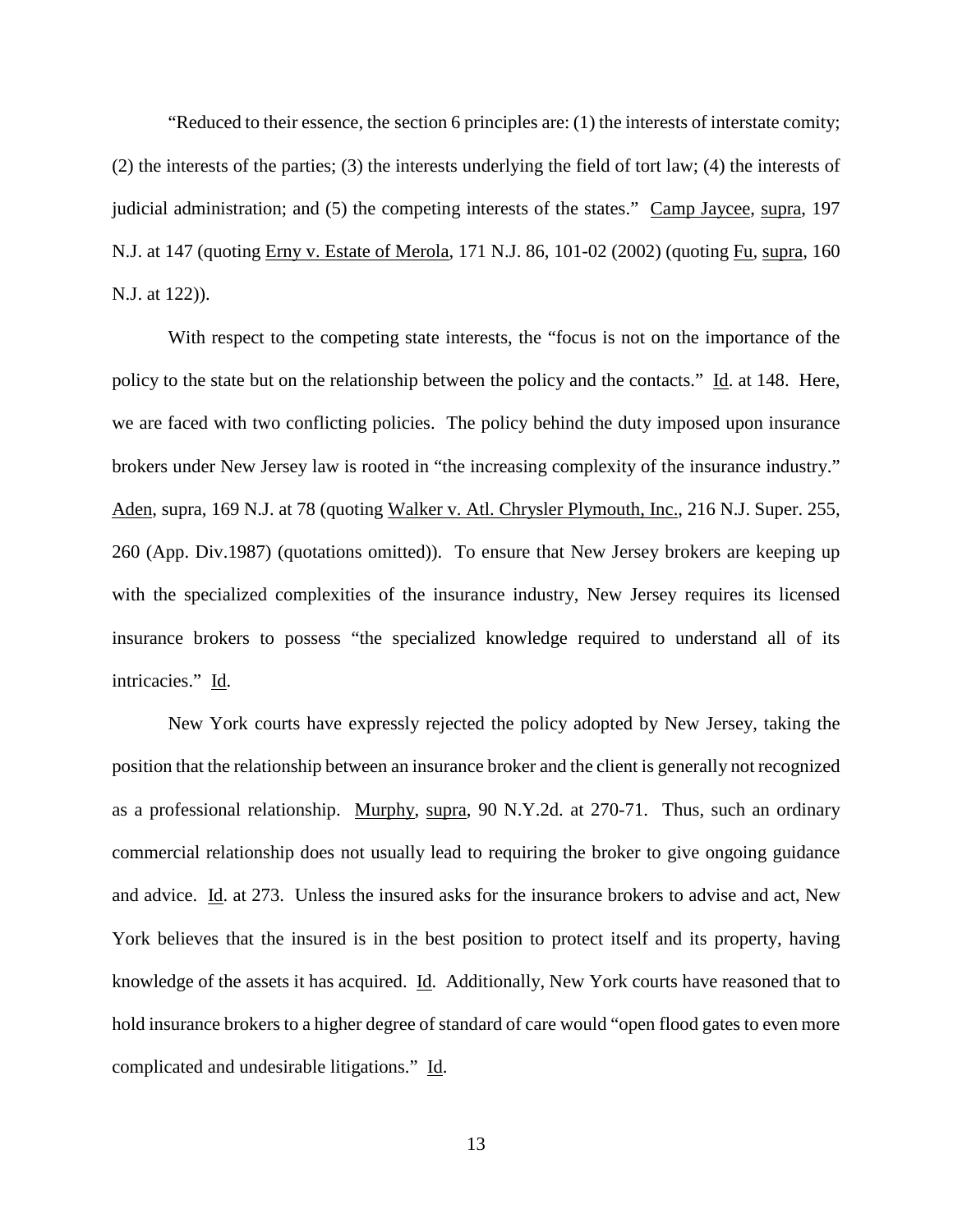As noted above, the focus is on the relationship between the policy and the contacts. Here, both states have chosen a policy that seeks to regulate the duty of insurance brokers licensed in the state, but each applies a different means to achieve the same end. New Jersey has chosen to protect the consumer by identifying insurance brokers as professionals, and holding them to higher standard of care, at least in ordinary situations. Aden, supra, 169 N.J. at 86-87. Conversely, New York has determined that the relationship between an insured and insurance broker is not a professional relationship, as the insured is likely to have superior knowledge of the necessary insurance for its assets. Murphy, supra, 90 N.Y.2d. at 273. To hold otherwise would result in unnecessary and over complicated litigation. Id. Considering the contacts outlined above, New Jersey would not be advancing this policy by regulating the conduct of a New York insurance broker for allegedly failing to procure adequate insurance coverage to protect property in New York for a New York incorporated plaintiff.

The interest of interstate comity looks to "further harmonious relations between the states and facilitate commercial intercourse between them." Restatement*,* supra, § 6 comment d. When considering this principle, the court is instructed to consider whether application of the law of the other state will frustrate the policies of the interested state. Fu, supra, 160 N.J. at 122 (citing Restatement, supra, § 145 comment b). New Jersey has continuously deferred to the rights of other states to regulate conduct within its borders, especially when such conduct is directed to both residents of the state and non-residents. Camp Jaycee, supra, 197 N.J. at 153. Application of New Jersey law here will frustrate the policy interests of New York, while in no way subverting New Jersey's policy to protect an insured party, by way of holding insurance brokers in New Jersey to a heightened professional standard of care.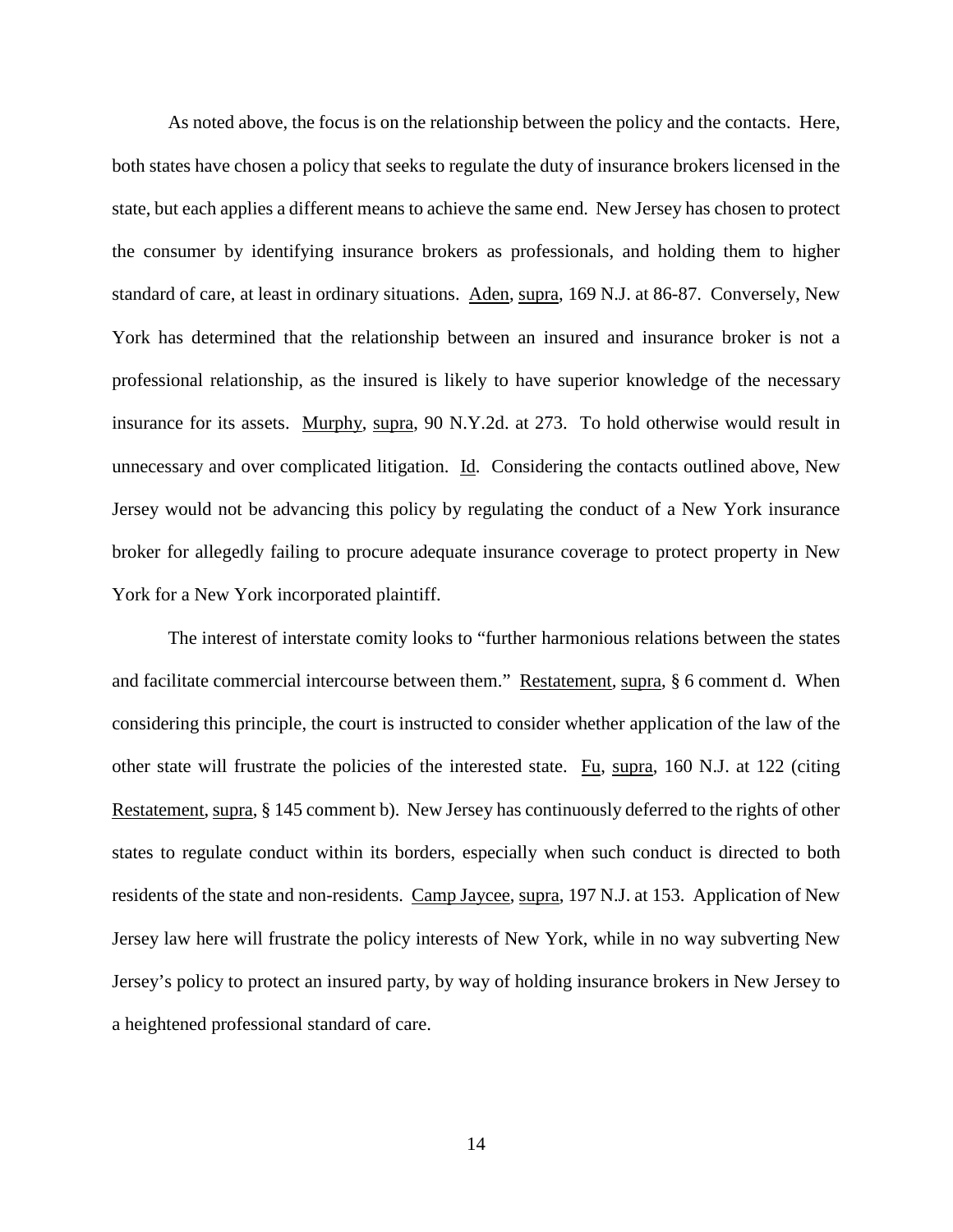The interests of judicial administration require this Court to consider such factors that promote uniformity and predictability. Camp Jaycee, supra, 197 N.J. at 154. "[W]here, as here, the contacts and principles of the Restatement lead inexorably to the conclusion that a particular state's relationship to the parties and issues is predominant, judicial administration considerations necessarily yield." Camp Jaycee, 197 N.J. at 154-155 (citing Erny*,* supra, 171 N.J. at 102).

Accordingly, application of the choice-of-law principles detailed in Camp Jaycee to the facts in the motion record requires the Court to conclude that New York law applies. The section 145 contacts, in combination with the principles listed in section 6 of the Restatement, support the application of the law of New York.

Having resolved the choice of law issues, the Court must next determine if, under the forum state's procedural law, dismissal is appropriate. Camp Jaycee, 197 N.J. at 144. As detailed above, although New York law does not impose the same duty upon insurance brokers that New Jersey does, New York does acknowledge that additional duties may arise between a broker and an insured if a "special relationship" exists. Murphy, supra, 90 N.Y.2d. at 273. Here, Fox has raised a genuine issue of material fact as to whether a special relationship exists between Sano and Plaintiff. Plaintiff alleges that it formed a significant professional relationship with Sano over the course of many years. Plaintiff also contends that it expected Sano to give competent advice, as it performed services within its professional expertise.

Further, Plaintiff does more than allege that the special relationship was born out of a longstanding business relationship, which renders this matter distinguishable from the cases cited by Sano. Notably, Plaintiff asserts that prior to renewal, Fox communicated with Sano to ensure that the warehouse was adequately covered. Sano purportedly advised Fox that all the necessary coverage and more was procured. Further, Fox maintains that prior to Superstorm Sandy, Sano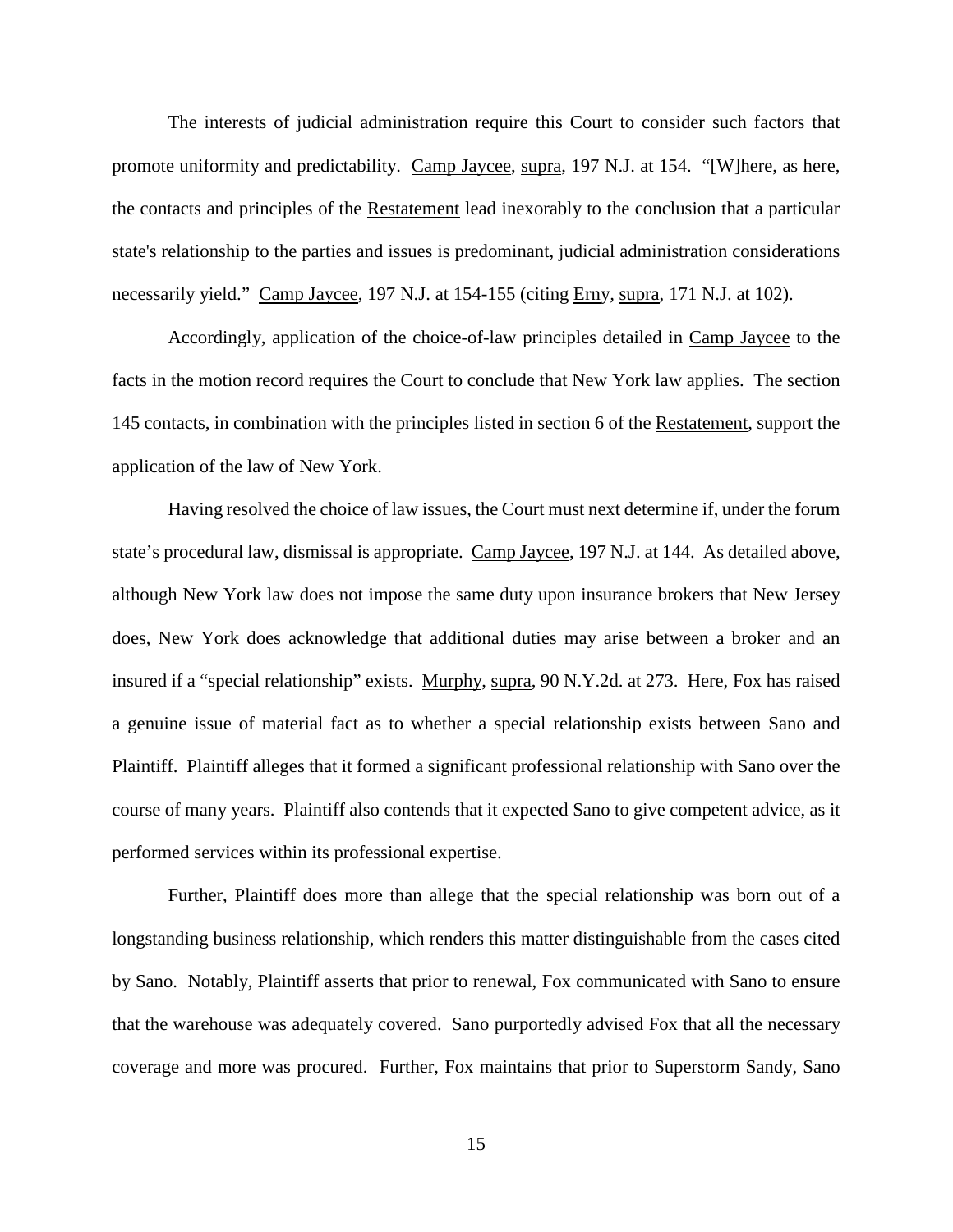contacted Plaintiff about procuring flood insurance for its New Jersey location and the Fox executives' New Jersey home, but failed to inquire or advise about the propriety of flood insurance for the Brooklyn, New York warehouse that was located within feet of the water. Fox further asserts that this conversation occurred after Plaintiff inquired into the terms of the policy to ensure that all necessary coverage had been obtained.

At a minimum, these factual circumstances raise a genuine issue of material fact, as to whether a special relationship existed. Murphy, supra, 90 N.Y.2d. at 271-72. As noted by the Murphy court, a determination of "whether the nature and caliber of the relationship between the parties is such that the injured party's reliance on a negligent misrepresentation is justified generally raises an issue of fact." Id. at 271.

Separately, Sano's motion must be denied as it is premature. Having plead appropriately a cause of action under New York law for broker negligence, and established genuine and material factual questions on the current motion record regarding a special relationship, it would be improper to grant summary judgment at this stage. The parties have not yet propounded or responded to a single written discovery request and not a single witness has been deposed. In such circumstances, summary judgement under R. 4:46 is improper.

#### C. Forum Non Conveniens

Defendant Sano also contends that Plaintiff's complaint should be dismissed under the doctrine of forum non conveniens claiming New Jersey is not the proper forum in which this case should be litigated. Typically, "…a motion for dismissal due to forum non conveniens should not be heard unless the movant has made a good faith effort to obtain discovery and can provide the court with a record verifying that discovery is unreasonably inadequate for litigating in the forum chosen by the plaintiff." Kurzke v. Nissan Motor Corp. in U.S.A., 164 N.J. 159, 168 (2000).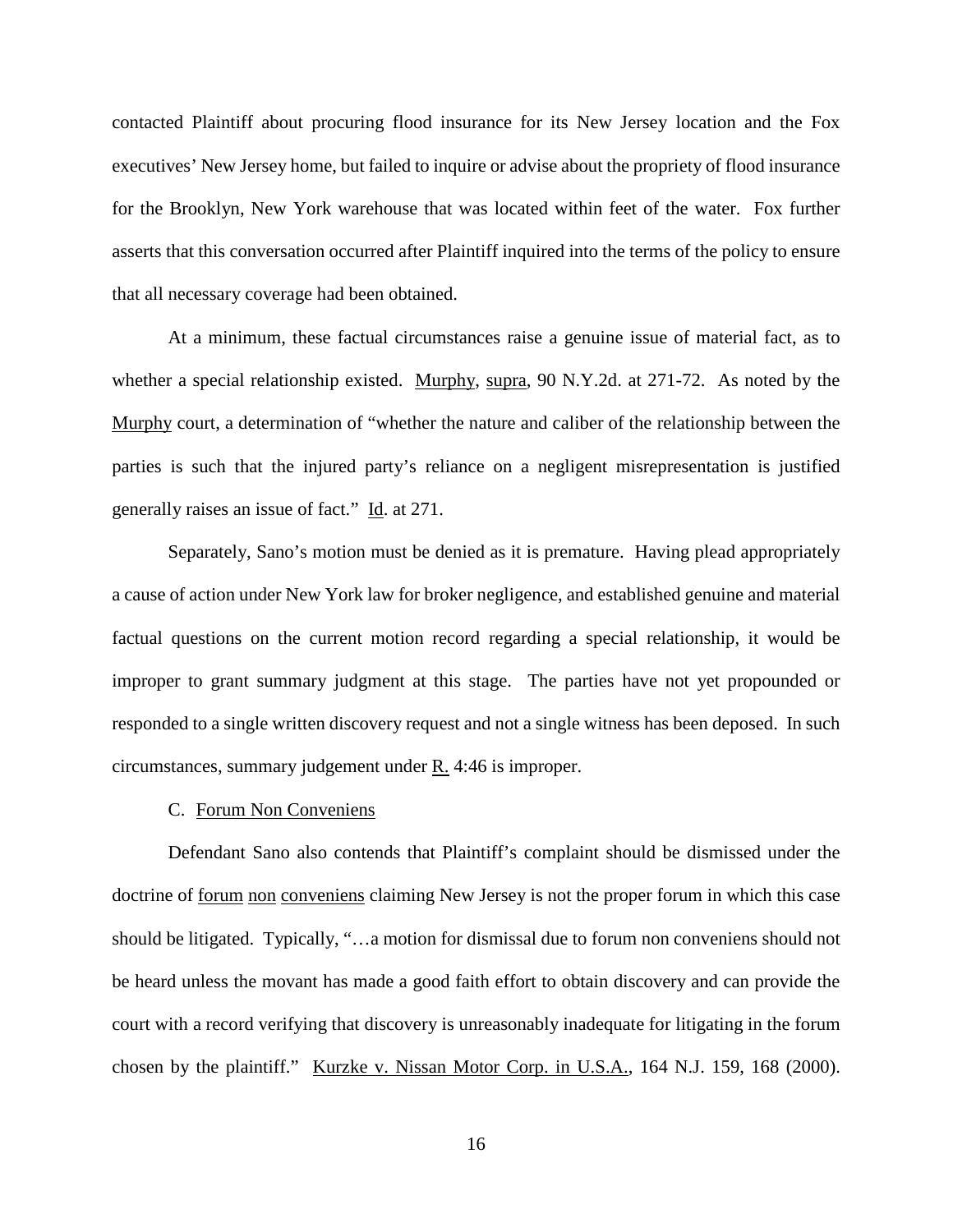Consideration, however, should also be given to the heavy costs that may be incurred by a party if such a dismissal is denied but granted in a later stage in the litigation. Id. With respect to timeliness of a forum non conveniens application, the Court in Kurzke, stated:

> a defendant must assert a motion to dismiss for *forum non conveniens* within a reasonable time after the facts or circumstances which serve as the basis for the motion have developed and become known or reasonably knowable to the defendant. While untimeliness will not effect a waiver, it should weigh heavily against the granting of the motion because a defendant's dilatoriness promotes and allows the very incurrence of costs and inconvenience the doctrine is meant to relieve.

Id. (internal citations omitted).

Generally, the doctrine of forum non conveniens permits a court to "… decline jurisdiction whenever the ends of justice indicate a trial in the forum selected by the plaintiff would be inappropriate." Kurzke, supra 164 N.J. at 164 (citing D'Agostino v. Johnson & Johnson, Inc., 225 N.J. Super. 250, 259 (App. Div. 1988)). As the doctrine is equitable in nature, the determination of whether the doctrine of forum non conveniens is applicable to the pending matter is typically within the sound discretion of the trial court. Kurzke, supra, 164 N.J. at 165 (citing Civic Southern Factors Corp. v. Bonat, 65 N.J. 329, 332 (1974)).

The doctrine is generally invoked to protect the private interests of the litigants, such as availability of witnesses and the ease of access to other sources of proof." Mandell v. Bell Atl. Nynex Mobile, 315 N.J. Super. 273, 279 (1997) (citing Semanishin v. Metropolitan Life Ins. Co., 46 N.J. 531, 533 (1966)). When assessing the applicability of the doctrine to the instant matter, the Court considered various private and public interest factors. The Court considered the following private interest factors:

> (1) the relative ease of access to sources of proof; (2) the availability of compulsory process for attendance of unwilling witnesses; (3) the cost of obtaining the attendance of willing witnesses;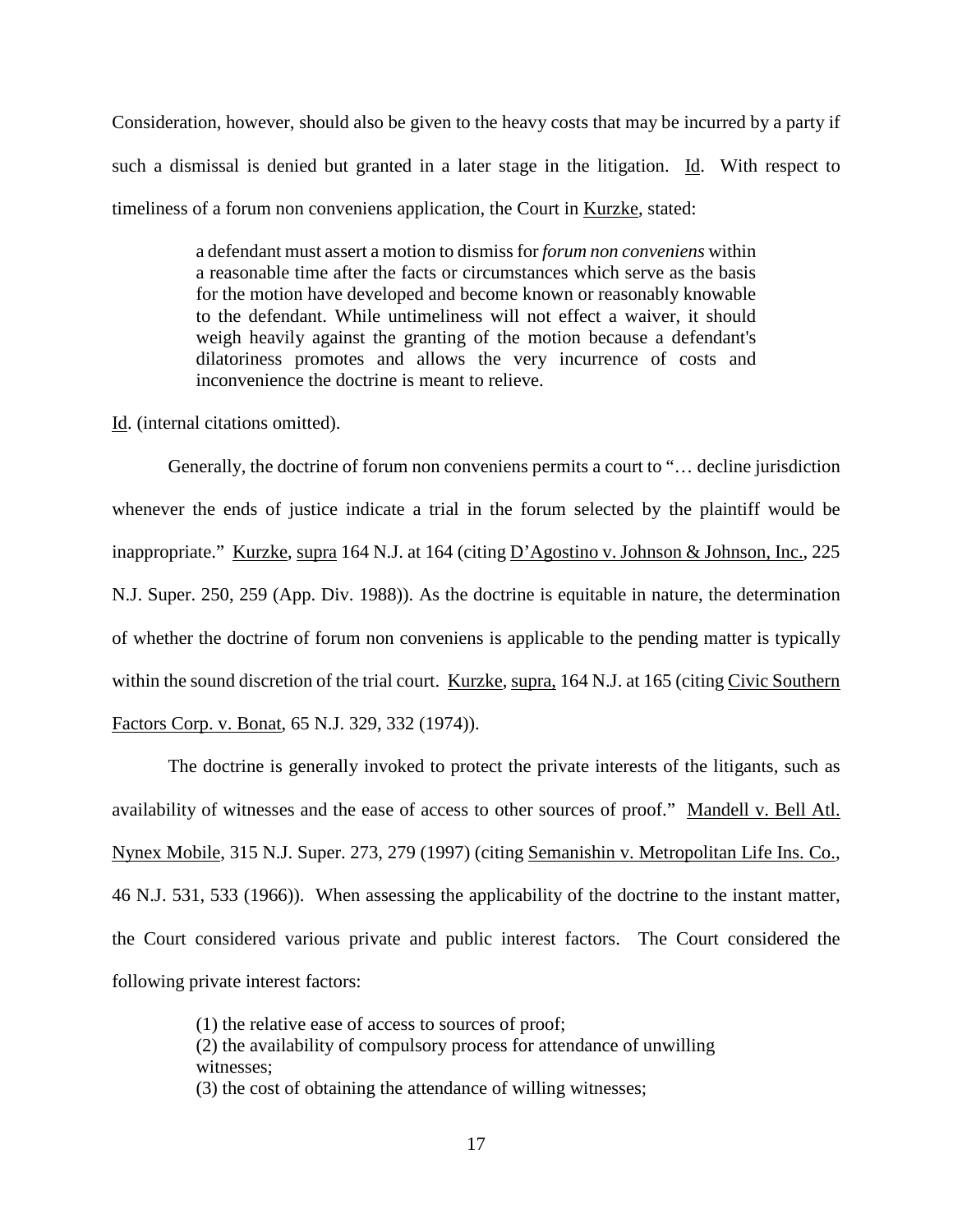(4) the possibility of viewing the premises; and (5) and all other practical problems that make trial of a case easy, expeditious and inexpensive.

Mandell, supra 315 N.J. Super. at 279 (citing Derensis v. Coopers & Lybrand Chartered Accountants*,* 930 F. Supp. 1003, 1007 (D.N.J.1996) (internal citations omitted)).

Further, the Court considered and weighed the following public interest factors:

(1) the administrative difficulties flowing from court congestion; (2) the local interest from having localized controversies decided at home; (3) the interest of having a trial of a diversity case in a forum that is at home with the law that must govern the action; (4) the avoidance of unnecessary problems in conflict of laws or the application of foreign law; and (5) the unfairness of burdening citizens in an unrelated forum with jury duty.

Id. at 279-80.

As to the public interest factors, it is essential that the Court looks beyond

the interests of the specific parties to any dispute and to determine on a broader societal level whether the action should be maintained here. In this regard, it is simply not enough that the plaintiff chooses this forum, it is essential that, looking at the public interest considerations, there be a connection with the forum, a reason why it should in fairness to the citizens of this state be permitted to remain here.

Mandell, supra, 315 N.J. Super. at 283.

In this case, when evaluating the private and public interest factors, the Court balanced the factors, by assessing the relevancy of each factor, in relation to the lawsuit at issue. See Derensis v. Coopers & Lybrand Chartered Accountants*,* 930 F. Supp. 1003, 1007 (D.N.J. 1996) (citing Van Cauwenberghe v. Biard, 486 U.S. 517, 528 (1988)). Additionally, the Court considered that generally courts give deference to a plaintiff's choice of forum. Mandell, supra, 315 N.J. Super. at 281 (internal citations omitted). In this regard, a defendant will be unable to overcome the deference afforded to plaintiff's choice in forum "… unless there is a showing of hardship or an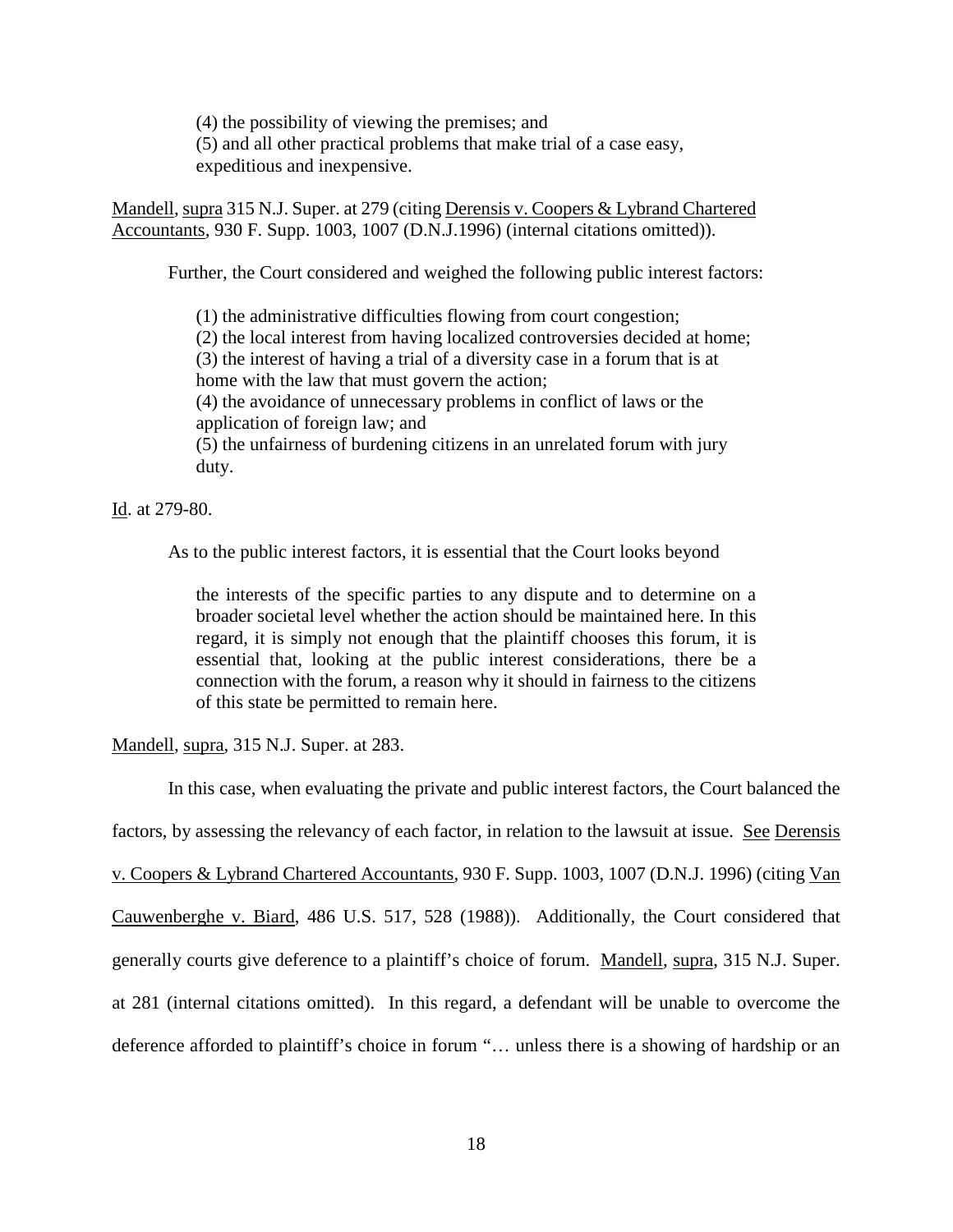equally compelling reason rising to the level of supporting a finding that plaintiff's choice is demonstrably inappropriate." Id. (citation omitted).

The Court denies Sano's <u>forum non conveniens</u> application without prejudice for two reasons. First, while giving consideration to the Kurzke's court's concerns regarding granting such an application at a later stage in the litigation, the Court concludes that Sano has not established that "discovery is unreasonably inadequate for litigating in the forum chosen by the plaintiff." See Kurzke, supra, 164 N.J. at 168.

Second, on the current motion record, the Court cannot conclude that a balancing of the private and public factors warrants dismissal. While certain of the public interest factors may support a New York forum (i.e., New York's interest in having localized controversies decided at home and the interest in having a New York court resolve a case involving New York law, at least as to one of the defendants), a balancing and deliberation of the remaining private and public interest factors supports the Court's decision to maintain this New Jersey forum.

For example, it has not been established that any "administrative difficulties flowing from court congestion" support dismissal nor does the Court anticipate any problems in the application of New York law here. New Jersey trial courts regularly apply the law of other states to the entirety of a litigated matter or on an issue by issue basis, as necessary. Finally, there is no unfairness in requiring New Jersey citizens to appear for jury duty in a case that involves a plaintiff with a current principal place of business in New Jersey.

Additionally, evidence relevant to the issues in the case is readily available in New Jersey as New York. Fox and its representatives are located in New Jersey as are relevant documents. It also appears that the geographic proximity between New York and New Jersey minimizes greatly any difficulties in accessing proofs. Further, it has been represented to the Court that Defendant